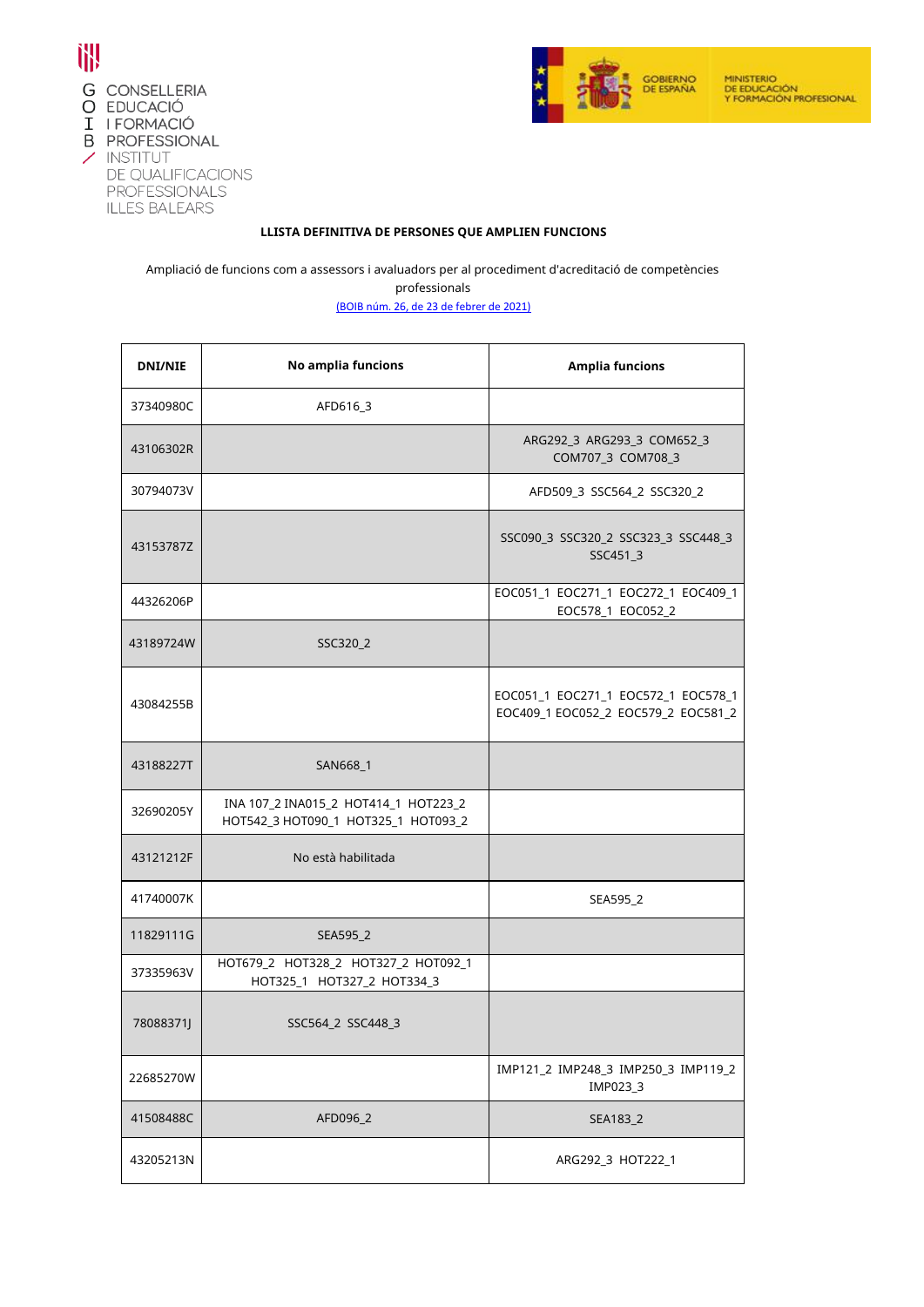

- **G** CONSELLERIA
- O EDUCACIÓ
- I I FORMACIÓ
- **B** PROFESSIONAL

 $\angle$  INSTITUT DE QUALIFICACIONS PROFESSIONALS<br>ILLES BALEARS

| 43036166S | ELE256_1 ELE189_2 ELE379_2 ELE382_3<br>ELE599 2                                                                                                                                                                                                                                                                                                                                                                                                                                              |                                                          |
|-----------|----------------------------------------------------------------------------------------------------------------------------------------------------------------------------------------------------------------------------------------------------------------------------------------------------------------------------------------------------------------------------------------------------------------------------------------------------------------------------------------------|----------------------------------------------------------|
| 46135461Z |                                                                                                                                                                                                                                                                                                                                                                                                                                                                                              | TMV194_1 TMV046_2 TMV047_2                               |
| X5439939W | ADG305_1 ADG310_3 HOT680_3                                                                                                                                                                                                                                                                                                                                                                                                                                                                   |                                                          |
| 43067683E |                                                                                                                                                                                                                                                                                                                                                                                                                                                                                              | TMV717_2                                                 |
| 42995654Y |                                                                                                                                                                                                                                                                                                                                                                                                                                                                                              | ELE257_2 ELE256_1 ELE599_2 ELE385_3<br>ELE484_3 ELE480_3 |
| 41518497R | SEA595_2                                                                                                                                                                                                                                                                                                                                                                                                                                                                                     |                                                          |
| 37339512R | SSC448 3                                                                                                                                                                                                                                                                                                                                                                                                                                                                                     |                                                          |
| 72739140F | ADG083_3 ADG084_3 ADG543_3 COM158_3<br>НОТ679_2 НОТ095_3 НОТ326_2                                                                                                                                                                                                                                                                                                                                                                                                                            |                                                          |
| 42081475P |                                                                                                                                                                                                                                                                                                                                                                                                                                                                                              | HOT223_2 HOT091_1 HOT325-1 HOT414_1                      |
| 43179646K | MAM063 3 MAM423 3                                                                                                                                                                                                                                                                                                                                                                                                                                                                            |                                                          |
| 44278378C | AFD159 2 AFD160 2 AFD161 2 AFD338 2<br>AFD502_2 AFD504_2 AFD506_2 AFD672_2<br>AFD097_3 AFD162_3 AFD341_3 AFD509_3<br>SAN123_2 SAN528_2 SAN124_3 SAN125_3<br>SAN127 3 SAN128 3 SAN489 3 SAN490 3<br>SAN491_3 SAN529_3 SAN626_3 SAN627_3<br>SSC089_2 SSC320_2 SSC564_2 SSC608_2<br>SSC609 2 SSC090 3 SSC321 3 SSC324 3<br>SSC446_3 SSC448_3 SSC450_3 SSC451_3<br>SEA028_2 SEA130_2 SEA492_2 SEA533_2<br>SEA030_3 SEA131_3 SEA251_3 SEA252_3<br>SEA493_3 SEA494_3 SEA494_3 SEA537_3<br>SEA597_3 |                                                          |
| 44903562H | INA239_3                                                                                                                                                                                                                                                                                                                                                                                                                                                                                     | INA774_2 INA773_2 INA014_2                               |
| 41535827N | SSC564_2 SSC565_3                                                                                                                                                                                                                                                                                                                                                                                                                                                                            |                                                          |
| 33494150D | AFD340 2 SAN025 2                                                                                                                                                                                                                                                                                                                                                                                                                                                                            |                                                          |
| 43084008V |                                                                                                                                                                                                                                                                                                                                                                                                                                                                                              | INA172_1 INA173_1 INA015_2 SEA026_2                      |
| 43044004X | TMV047 2 TMV048 2 TMV197 2                                                                                                                                                                                                                                                                                                                                                                                                                                                                   |                                                          |
| 70052407L | ARG515_3 ARG730_3 ARG219_3 ARG292_3<br>ARG293 3 ARG514 3                                                                                                                                                                                                                                                                                                                                                                                                                                     |                                                          |
| 41510363D |                                                                                                                                                                                                                                                                                                                                                                                                                                                                                              | HOT414_1 HOT223_2 HOT091_1<br>HOT332 3                   |